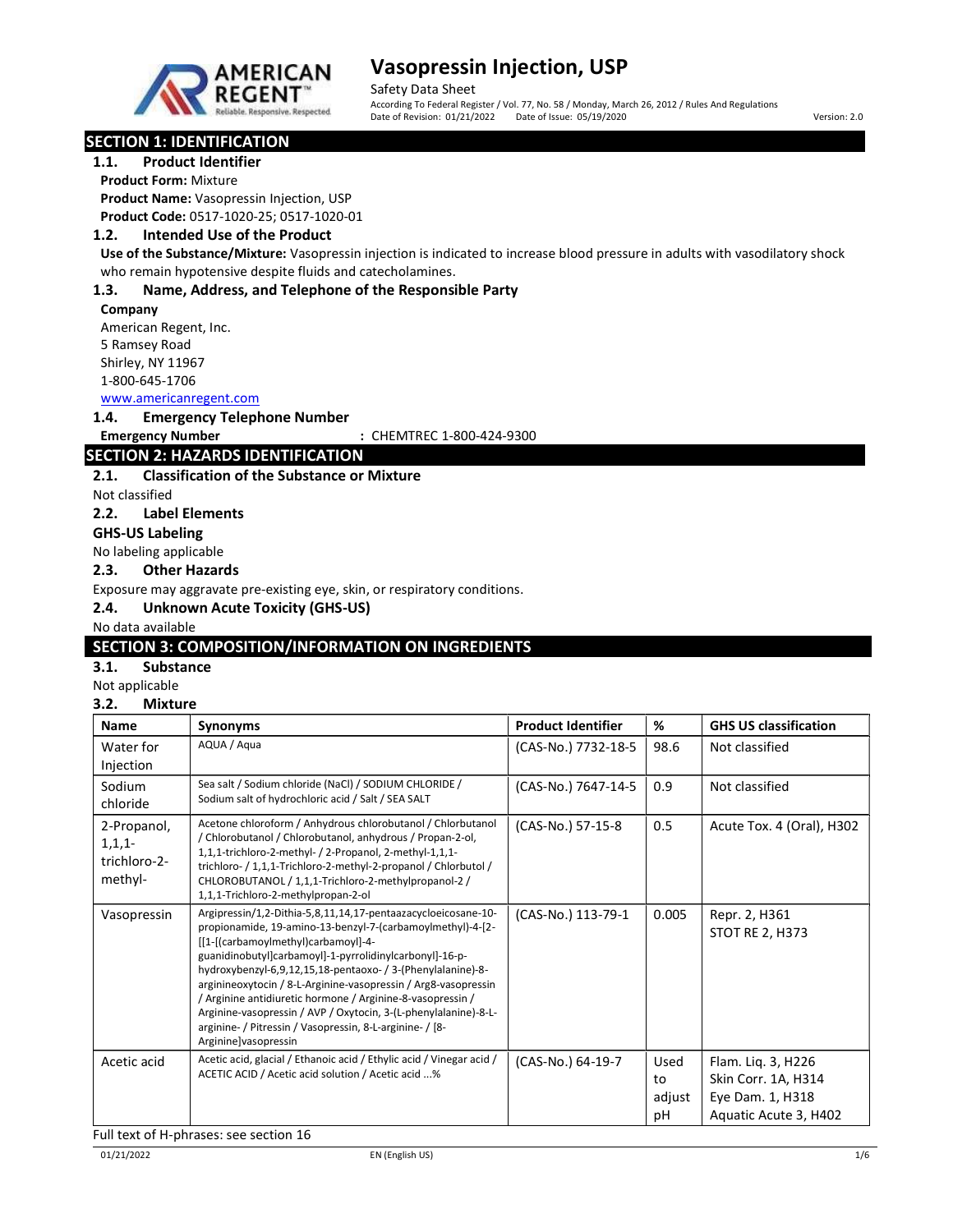Safety Data Sheet

According to Federal Register / Vol. 77, No. 58 / Monday, March 26, 2012 / Rules and Regulations

## SECTION 4: FIRST AID MEASURES

### 4.1. Description of First-aid Measures

First-aid Measures General: Never give anything by mouth to an unconscious person. If you feel unwell, seek medical advice (show the label where possible).

First-aid Measures After Inhalation: When symptoms occur: go into open air and ventilate suspected area. Obtain medical attention if breathing difficulty persists.

First-aid Measures After Skin Contact: Remove contaminated clothing. Drench affected area with water for at least 5 minutes. Obtain medical attention if irritation develops or persists.

First-aid Measures After Eye Contact: Rinse cautiously with water for at least 15 minutes. Remove contact lenses, if present and easy to do. Continue rinsing. Obtain medical attention if irritation develops or persists.

First-aid Measures After Ingestion: Rinse mouth. Do NOT induce vomiting. Obtain medical attention.

### 4.2. Most Important Symptoms and Effects Both Acute and Delayed

Symptoms/Injuries: Not expected to present a significant hazard under anticipated conditions of normal use.

Symptoms/Injuries After Inhalation: Prolonged exposure may cause irritation.

Symptoms/Injuries After Skin Contact: Prolonged exposure may cause skin irritation.

Symptoms/Injuries After Eye Contact: May cause slight irritation to eyes.

Symptoms/Injuries After Ingestion: Ingestion may cause adverse effects.

Chronic Symptoms: None known.

#### 4.3. Indication of Any Immediate Medical Attention and Special Treatment Needed

If exposed or concerned, get medical advice and attention. If medical advice is needed, have product container or label at hand.

## SECTION 5: FIRE-FIGHTING MEASURES

#### 5.1. Extinguishing Media

Suitable Extinguishing Media: Use extinguishing media appropriate for surrounding fire.

Unsuitable Extinguishing Media: Do not use a heavy water stream. Use of heavy stream of water may spread fire.

#### 5.2. Special Hazards Arising From the Substance or Mixture

Fire Hazard: Product is not flammable.

Explosion Hazard: Product is not explosive.

Reactivity: Hazardous reactions will not occur under normal conditions.

#### 5.3. Advice for Firefighters

Precautionary Measures Fire: Exercise caution when fighting any chemical fire.

Firefighting Instructions: Use water spray or fog for cooling exposed containers.

Protection During Firefighting: Do not enter fire area without proper protective equipment, including respiratory protection. Hazardous Combustion Products: Sodium oxides. Chlorine. Carbon oxides (CO, CO<sub>2</sub>). Nitrogen oxides. Sulfur oxides.

### SECTION 6: ACCIDENTAL RELEASE MEASURES

#### 6.1. Personal Precautions, Protective Equipment and Emergency Procedures

General Measures: Avoid prolonged contact with eyes, skin and clothing. Avoid breathing (vapor, mist, spray).

#### 6.1.1. For Non-Emergency Personnel

Protective Equipment: Use appropriate personal protective equipment (PPE).

Emergency Procedures: Evacuate unnecessary personnel.

#### 6.1.2. For Emergency Personnel

Protective Equipment: Equip cleanup crew with proper protection.

Emergency Procedures: Upon arrival at the scene, a first responder is expected to recognize the presence of dangerous goods, protect oneself and the public, secure the area, and call for the assistance of trained personnel as soon as conditions permit. Ventilate area.

#### 6.2. Environmental Precautions

Prevent entry to sewers and public waters.

#### 6.3. Methods and Materials for Containment and Cleaning Up

For Containment: Contain any spills with dikes or absorbents to prevent migration and entry into sewers or streams. Methods for Cleaning Up: Clean up spills immediately and dispose of waste safely. Transfer spilled material to a suitable container for disposal. Contact competent authorities after a spill.

#### 6.4. Reference to Other Sections

See Section 8 for exposure controls and personal protection and Section 13 for disposal considerations.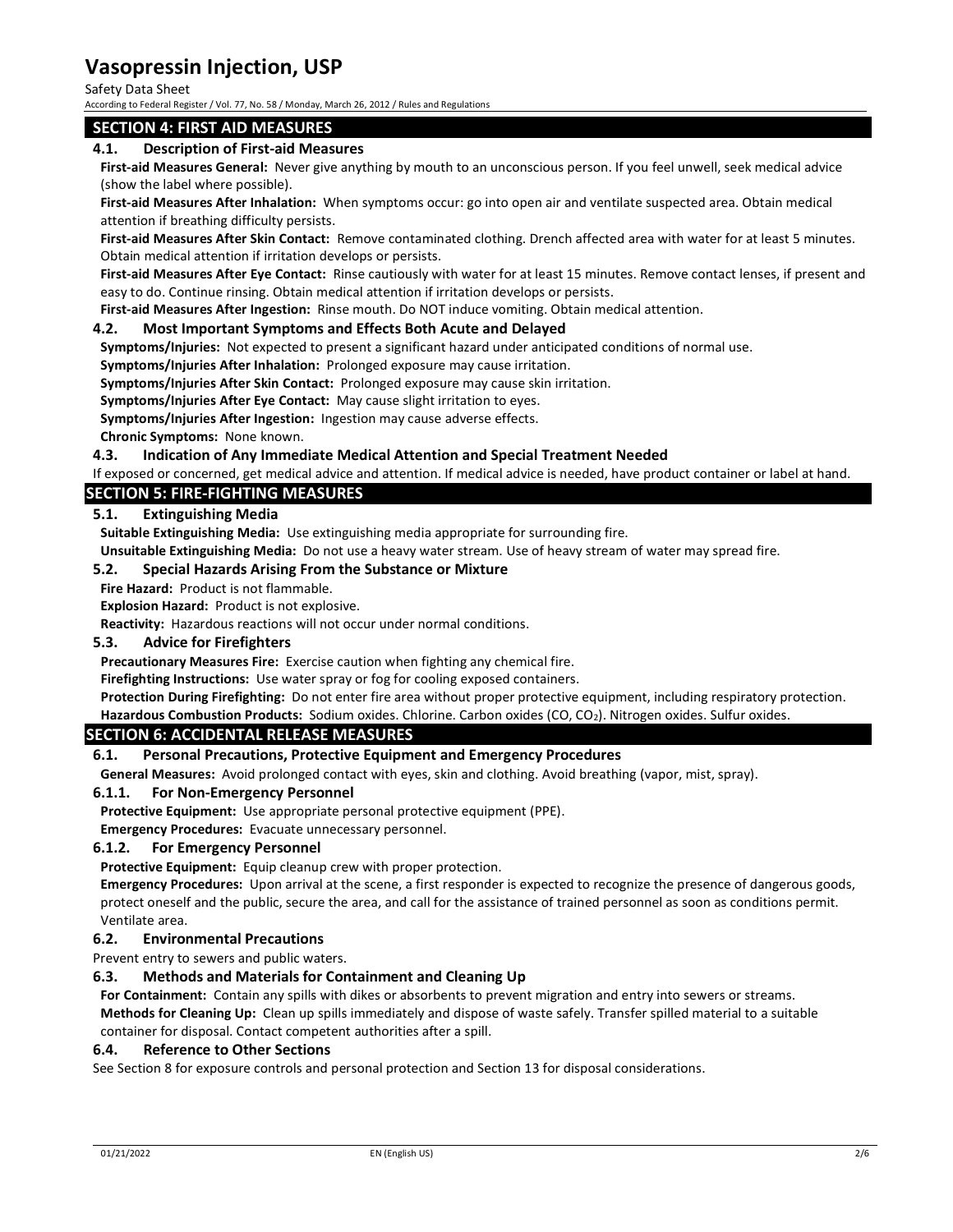Safety Data Sheet

According to Federal Register / Vol. 77, No. 58 / Monday, March 26, 2012 / Rules and Regulations

## SECTION 7: HANDLING AND STORAGE

## 7.1. Precautions for Safe Handling

Precautions for Safe Handling: Avoid prolonged contact with eyes, skin and clothing. Avoid breathing vapors, mist, spray. Wash hands and other exposed areas with mild soap and water before eating, drinking or smoking and when leaving work.

Hygiene Measures: Handle in accordance with good industrial hygiene and safety procedures.

# 7.2. Conditions for Safe Storage, Including Any Incompatibilities

Technical Measures: Comply with applicable regulations.

Storage Conditions: Store in a dry, cool place. Keep container closed when not in use. Keep/Store away from direct sunlight, extremely high or low temperatures and incompatible materials.

Incompatible Materials: Strong acids, strong bases, strong oxidizers.

Storage Temperature: Store between 2°C and 8°C (36°F and 46°F). Do not freeze. Storage is permitted for up to 12 months at controlled room temperature (USP) 20°C to 25°C (68°F to 77°F) within the expiry date. (See USP Controlled Room Temperature).

### 7.3. Specific End Use(s)

Pharmaceutical.

# SECTION 8: EXPOSURE CONTROLS/PERSONAL PROTECTION

## 8.1. Control Parameters

For substances listed in section 3 that are not listed here, there are no established exposure limits from the manufacturer, supplier, importer, or the appropriate advisory agency including: ACGIH (TLV), AIHA (WEEL), NIOSH (REL), or OSHA (PEL).

| <b>Acetic acid (64-19-7)</b> |                                       |                      |
|------------------------------|---------------------------------------|----------------------|
| <b>USA ACGIH</b>             | ACGIH TWA (ppm)                       | 10 ppm               |
| <b>USA ACGIH</b>             | ACGIH STEL (ppm)                      | 15 ppm               |
| <b>USA NIOSH</b>             | NIOSH REL (TWA) (mg/m <sup>3</sup> )  | 25 mg/m <sup>3</sup> |
| <b>USA NIOSH</b>             | NIOSH REL (TWA) (ppm)                 | $10$ ppm             |
| <b>USA NIOSH</b>             | NIOSH REL (STEL) (mg/m <sup>3</sup> ) | 37 mg/m <sup>3</sup> |
| <b>USA NIOSH</b>             | NIOSH REL (STEL) (ppm)                | 15 ppm               |
| <b>USA IDLH</b>              | US IDLH (ppm)                         | 50 ppm               |
| <b>USA OSHA</b>              | OSHA PEL (TWA) (mg/m <sup>3</sup> )   | 25 mg/m <sup>3</sup> |
| <b>USA OSHA</b>              | OSHA PEL (TWA) (ppm)                  | 10 ppm               |

### 8.2. Exposure Controls

Appropriate Engineering Controls : Suitable eye/body wash equipment should be available in the vicinity of any potential exposure. Ensure adequate ventilation, especially in confined areas. Ensure all national/local regulations are observed.

Personal Protective Equipment : Gloves. Protective clothing. Protective goggles.

- 
- Hand Protection : Wear protective gloves. Eye and Face Protection : Chemical safety goggles.
- **Materials for Protective Clothing : Chemically resistant materials and fabrics.** 
	-
	-
- Skin and Body Protection : Wear suitable protective clothing.
- Respiratory Protection : If exposure limits are exceeded or irritation is experienced, approved respiratory protection should be worn. In case of inadequate ventilation, oxygen deficient atmosphere, or where exposure levels are not known wear approved respiratory protection.
- Other Information **contains the Contract Contract Contract Contract Contract Contract Contract Contract Contract Contract Contract Contract Contract Contract Contract Contract Contract Contract Contract Contract Contract C**

# SECTION 9: PHYSICAL AND CHEMICAL PROPERTIES

| <b>Information on Basic Physical and Chemical Properties</b><br>9.1. |                                             |
|----------------------------------------------------------------------|---------------------------------------------|
| <b>Physical State</b>                                                | : Liguid                                    |
| Appearance                                                           | : Clear, Colorless or practically colorless |
| Odor                                                                 | : Faint characteristic odor                 |
| <b>Odor Threshold</b>                                                | : No data available                         |
| рH                                                                   | $: 2.5 - 4.5$                               |
| <b>Evaporation Rate</b>                                              | : No data available                         |
| <b>Melting Point</b>                                                 | : $\approx$ 32 °F (0 °C)                    |
|                                                                      |                                             |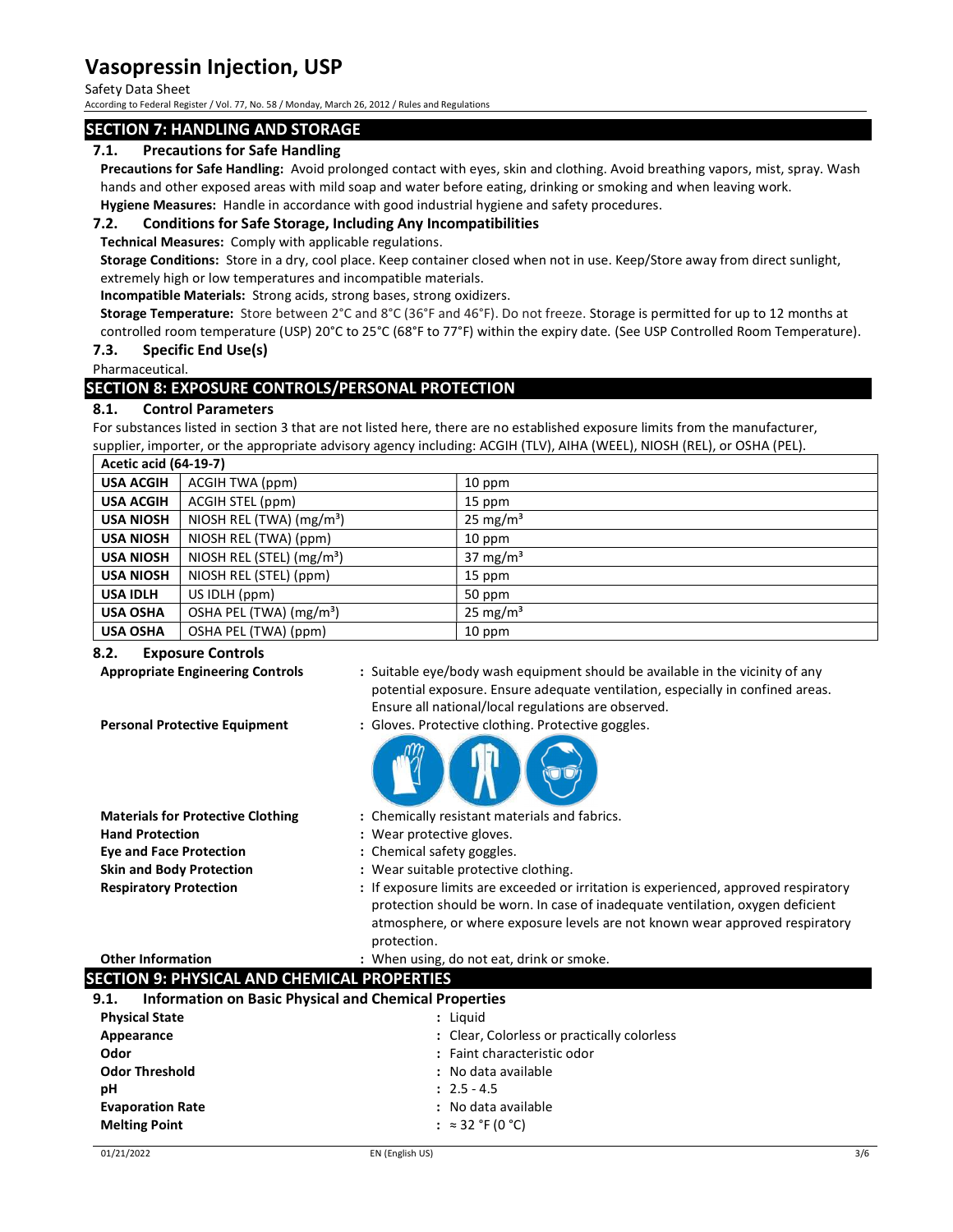#### Safety Data Sheet

According to Federal Register / Vol. 77, No. 58 / Monday, March 26, 2012 / Rules and Regulations

| <b>Freezing Point</b>                                                | : $\approx$ 32 °F (0 °C)    |
|----------------------------------------------------------------------|-----------------------------|
| <b>Boiling Point</b>                                                 | : $\approx$ 212 °F (100 °C) |
| <b>Flash Point</b>                                                   | : No data available         |
| <b>Auto-ignition Temperature</b>                                     | : No data available         |
| <b>Decomposition Temperature</b>                                     | : No data available         |
| Flammability (solid, gas)                                            | : Not applicable            |
| <b>Vapor Pressure</b>                                                | : No data available         |
| Relative Vapor Density at 20°C                                       | : No data available         |
| <b>Relative Density</b>                                              | : No data available         |
| <b>Specific Gravity</b>                                              | : z1                        |
| Solubility                                                           | : Freely Soluble in water   |
| <b>Partition Coefficient: N-Octanol/Water</b>                        | : No data available         |
| <b>Viscosity</b>                                                     | : No data available         |
| <b>Other Information</b> No additional information available<br>9.2. |                             |

# SECTION 10: STABILITY AND REACTIVITY

10.1. Reactivity: Hazardous reactions will not occur under normal conditions.

10.2. Chemical Stability: Stable under recommended handling and storage conditions (see section 7).

- 10.3. Possibility of Hazardous Reactions: Hazardous polymerization will not occur.
- 10.4. Conditions to Avoid: Direct sunlight, extremely high or low temperatures, and incompatible materials.
- 10.5. Incompatible Materials: Strong acids, strong bases, strong oxidizers.

10.6. Hazardous Decomposition Products: Thermal decomposition may produce: Nitrogen oxides. Carbon oxides (CO, CO<sub>2</sub>). Sulfur oxides.

## SECTION 11: TOXICOLOGICAL INFORMATION

## 11.1. Information on Toxicological Effects

Acute Toxicity: Not classified

| Sodium chloride (7647-14-5)                                                         |                                                                                    |
|-------------------------------------------------------------------------------------|------------------------------------------------------------------------------------|
| LD50 Oral Rat                                                                       | 3550 mg/kg (Species: Wistar)                                                       |
| <b>LD50 Dermal Rabbit</b>                                                           | > 10000 mg/kg (Species: New Zealand White)                                         |
| <b>LC50 Inhalation Rat</b>                                                          | $>$ 42 g/m <sup>3</sup> (Exposure time: 1 h)                                       |
| 2-Propanol, 1,1,1-trichloro-2-methyl- (57-15-8)                                     |                                                                                    |
| <b>LD50 Oral Rat</b>                                                                | 510 mg/kg                                                                          |
| <b>Acetic acid (64-19-7)</b>                                                        |                                                                                    |
| LD50 Oral Rat                                                                       | 3310 mg/kg                                                                         |
| Skin Corrosion/Irritation: Not classified (pH: 2.5 - 4.5)                           |                                                                                    |
| Serious Eye Damage/Irritation: Not classified (pH: 2.5 - 4.5)                       |                                                                                    |
| Respiratory or Skin Sensitization: Not classified                                   |                                                                                    |
| Germ Cell Mutagenicity: Not classified                                              |                                                                                    |
| Carcinogenicity: Not classified                                                     |                                                                                    |
| <b>Reproductive Toxicity: Not classified</b>                                        |                                                                                    |
| Specific Target Organ Toxicity (Single Exposure): Not classified                    |                                                                                    |
| Specific Target Organ Toxicity (Repeated Exposure): Not classified                  |                                                                                    |
| <b>Aspiration Hazard: Not classified</b>                                            |                                                                                    |
| Symptoms/Injuries After Inhalation: Prolonged exposure may cause irritation.        |                                                                                    |
| Symptoms/Injuries After Skin Contact: Prolonged exposure may cause skin irritation. |                                                                                    |
| Symptoms/Injuries After Eye Contact: May cause slight irritation to eyes.           |                                                                                    |
| Symptoms/Injuries After Ingestion: Ingestion may cause adverse effects.             |                                                                                    |
| Chronic Symptoms: None known.                                                       |                                                                                    |
| <b>SECTION 12: ECOLOGICAL INFORMATION</b>                                           |                                                                                    |
| 12.1.<br><b>Toxicity</b>                                                            |                                                                                    |
| <b>Ecology - General</b>                                                            | : Not classified.                                                                  |
| Sodium chloride (7647-14-5)                                                         |                                                                                    |
| LC50 Fish 1                                                                         | 5560 (5560 - 6080) mg/l (Exposure time: 96 h - Species: Lepomis macrochirus [flow- |
|                                                                                     | through])                                                                          |
| EC50 Daphnia 1                                                                      | 1000 mg/l (Exposure time: 48 h - Species: Daphnia magna)                           |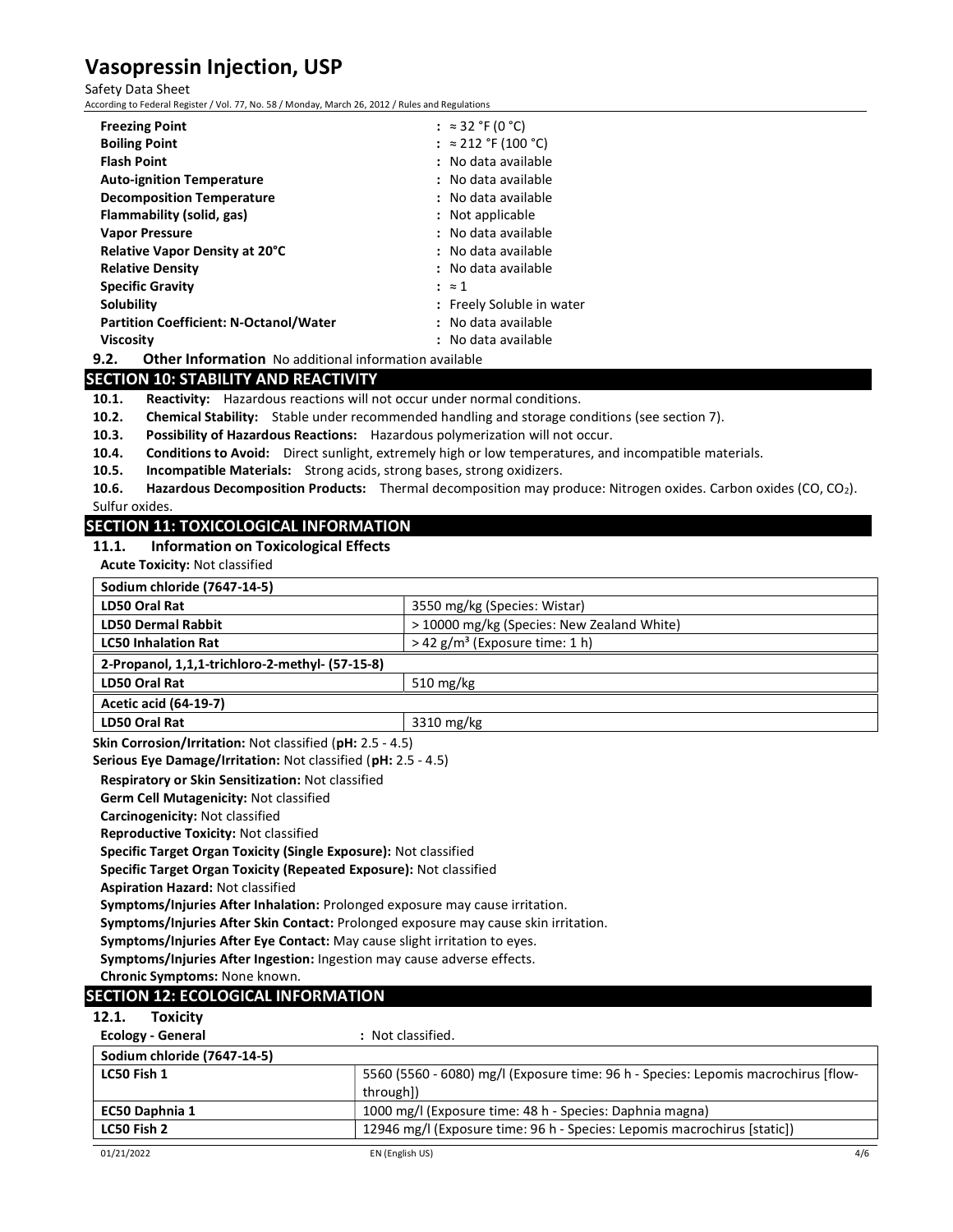## Safety Data Sheet

According to Federal Register / Vol. 77, No. 58 / Monday, March 26, 2012 / Rules and Regulations

| EC50 Daphnia 2                                                            | 340.7 (340.7 - 469.2) mg/l (Exposure time: 48 h - Species: Daphnia magna [Static])                                            |  |
|---------------------------------------------------------------------------|-------------------------------------------------------------------------------------------------------------------------------|--|
| <b>NOEC Chronic Fish</b>                                                  | 252 mg/l (Species: Pimephales promelas)                                                                                       |  |
| <b>Acetic acid (64-19-7)</b>                                              |                                                                                                                               |  |
| LC50 Fish 1                                                               | 79 mg/l (Exposure time: 96 h - Species: Pimephales promelas [static])                                                         |  |
| EC50 Daphnia 1                                                            | 65 mg/l (Exposure time: 48 h - Species: Daphnia magna [Static])                                                               |  |
| LC50 Fish 2                                                               | 75 mg/l (Exposure time: 96 h - Species: Lepomis macrochirus [static])                                                         |  |
| 12.2.<br><b>Persistence and Degradability</b>                             |                                                                                                                               |  |
| <b>Vasopressin Injection, USP</b>                                         |                                                                                                                               |  |
| <b>Persistence and Degradability</b>                                      | Not established.                                                                                                              |  |
| <b>Bioaccumulative Potential</b><br>12.3.                                 |                                                                                                                               |  |
| <b>Vasopressin Injection, USP</b>                                         |                                                                                                                               |  |
| <b>Bioaccumulative Potential</b><br>Not established.                      |                                                                                                                               |  |
| Sodium chloride (7647-14-5)                                               |                                                                                                                               |  |
| <b>BCF Fish 1</b>                                                         | (no bioaccumulation)                                                                                                          |  |
| <b>Acetic acid (64-19-7)</b>                                              |                                                                                                                               |  |
| Log Pow                                                                   | $-0.31$ (at 20 °C)                                                                                                            |  |
| 12.4.<br>Mobility in Soil No additional information available             |                                                                                                                               |  |
| <b>Other Adverse Effects</b><br>12.5.                                     |                                                                                                                               |  |
| <b>Other Information</b>                                                  | : Avoid release to the environment.                                                                                           |  |
| <b>SECTION 13: DISPOSAL CONSIDERATIONS</b>                                |                                                                                                                               |  |
| <b>Waste Treatment Methods</b><br>13.1.                                   |                                                                                                                               |  |
|                                                                           | Waste Disposal Recommendations: Dispose of contents/container in accordance with local, regional, national, and international |  |
| regulations.                                                              |                                                                                                                               |  |
| Ecology - Waste Materials: Avoid release to the environment.              |                                                                                                                               |  |
| <b>SECTION 14: TRANSPORT INFORMATION</b>                                  |                                                                                                                               |  |
|                                                                           | The shipping description(s) stated herein were prepared in accordance with certain assumptions at the time the SDS was        |  |
|                                                                           | authored, and can vary based on a number of variables that may or may not have been known at the time the SDS was issued.     |  |
| In Accordance with DOT<br>14.1.                                           | Not regulated for transport                                                                                                   |  |
| 14.2.<br>In Accordance with IMDG                                          | Not regulated for transport                                                                                                   |  |
| 14.3.<br>In Accordance with IATA                                          | Not regulated for transport                                                                                                   |  |
| <b>SECTION 15: REGULATORY INFORMATION</b>                                 |                                                                                                                               |  |
| <b>US Federal Regulations</b><br>15.1.                                    |                                                                                                                               |  |
| Sodium chloride (7647-14-5)                                               |                                                                                                                               |  |
| Listed on the United States TSCA (Toxic Substances Control Act) inventory |                                                                                                                               |  |
| 2-Propanol, 1,1,1-trichloro-2-methyl- (57-15-8)                           |                                                                                                                               |  |
| Listed on the United States TSCA (Toxic Substances Control Act) inventory |                                                                                                                               |  |
| <b>Acetic acid (64-19-7)</b>                                              |                                                                                                                               |  |
| Listed on the United States TSCA (Toxic Substances Control Act) inventory |                                                                                                                               |  |
| <b>CERCLA RQ</b>                                                          | 5000 lb                                                                                                                       |  |
| Water for Injection (7732-18-5)                                           |                                                                                                                               |  |
| Listed on the United States TSCA (Toxic Substances Control Act) inventory |                                                                                                                               |  |
| 15.2.<br><b>US State Regulations</b>                                      |                                                                                                                               |  |
| <b>Acetic acid (64-19-7)</b>                                              |                                                                                                                               |  |
| U.S. - Massachusetts - Right To Know List                                 |                                                                                                                               |  |
| U.S. - New Jersey - Right to Know Hazardous Substance List                |                                                                                                                               |  |
| U.S. - Pennsylvania - RTK (Right to Know) - Environmental Hazard List     |                                                                                                                               |  |
| U.S. - Pennsylvania - RTK (Right to Know) List                            |                                                                                                                               |  |
|                                                                           | SECTION 16: OTHER INFORMATION, INCLUDING DATE OF PREPARATION OR LAST REVISION                                                 |  |
| Date of Preparation or Latest Revision                                    | : 01/21/2022                                                                                                                  |  |
| <b>Other Information</b>                                                  | : This document has been prepared in accordance with the SDS requirements                                                     |  |
|                                                                           | of the OSHA Hazard Communication Standard 29 CFR 1910.1200                                                                    |  |
| <b>GHS Full Text Phrases:</b>                                             |                                                                                                                               |  |